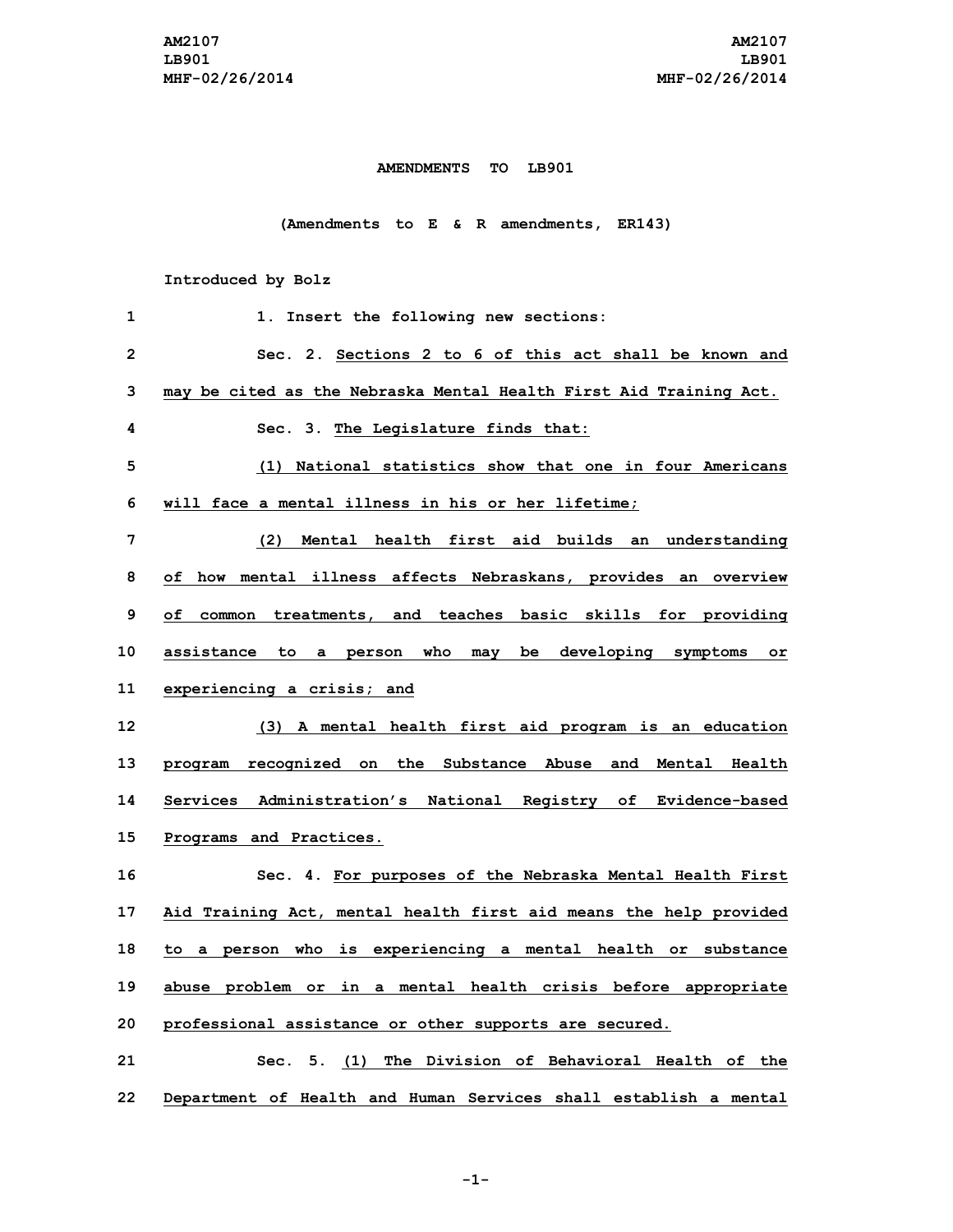**health first aid training program to help the public identify and understand the signs of <sup>a</sup> mental illness or substance abuse problem or <sup>a</sup> mental health crisis and to provide the public with skills to help <sup>a</sup> person who is developing or experiencing <sup>a</sup> mental health or substance abuse problem or <sup>a</sup> mental health crisis and to de-escalate crisis situations if needed. The training program shall provide an interactive mental health first aid training course administered by the state's regional behavioral health authorities. Instructors in the training program shall be certified by <sup>a</sup> national authority for Mental Health First Aid USA or <sup>a</sup> similar organization. The training program shall work cooperatively with local entities to provide training for individuals to become instructors. (2) The mental health first aid training program shall be designed to train individuals to accomplish the following objectives as deemed appropriate considering the trainee's age: (a) Help the public identify, understand, and respond to the signs of mental illness and substance abuse; (b) Emphasize the need to reduce the stigma of mental illness; and (c) Assist <sup>a</sup> person who is believed to be developing or has developed <sup>a</sup> mental health or substance abuse problem or who is believed to be experiencing <sup>a</sup> mental health crisis. Sec. 6. The Department of Health and Human Services shall ensure that evaluative criteria are established which measure the efficacy of the training program, including trainee feedback,**

**27 with the objective of helping the public identify, understand, and**

**-2-**